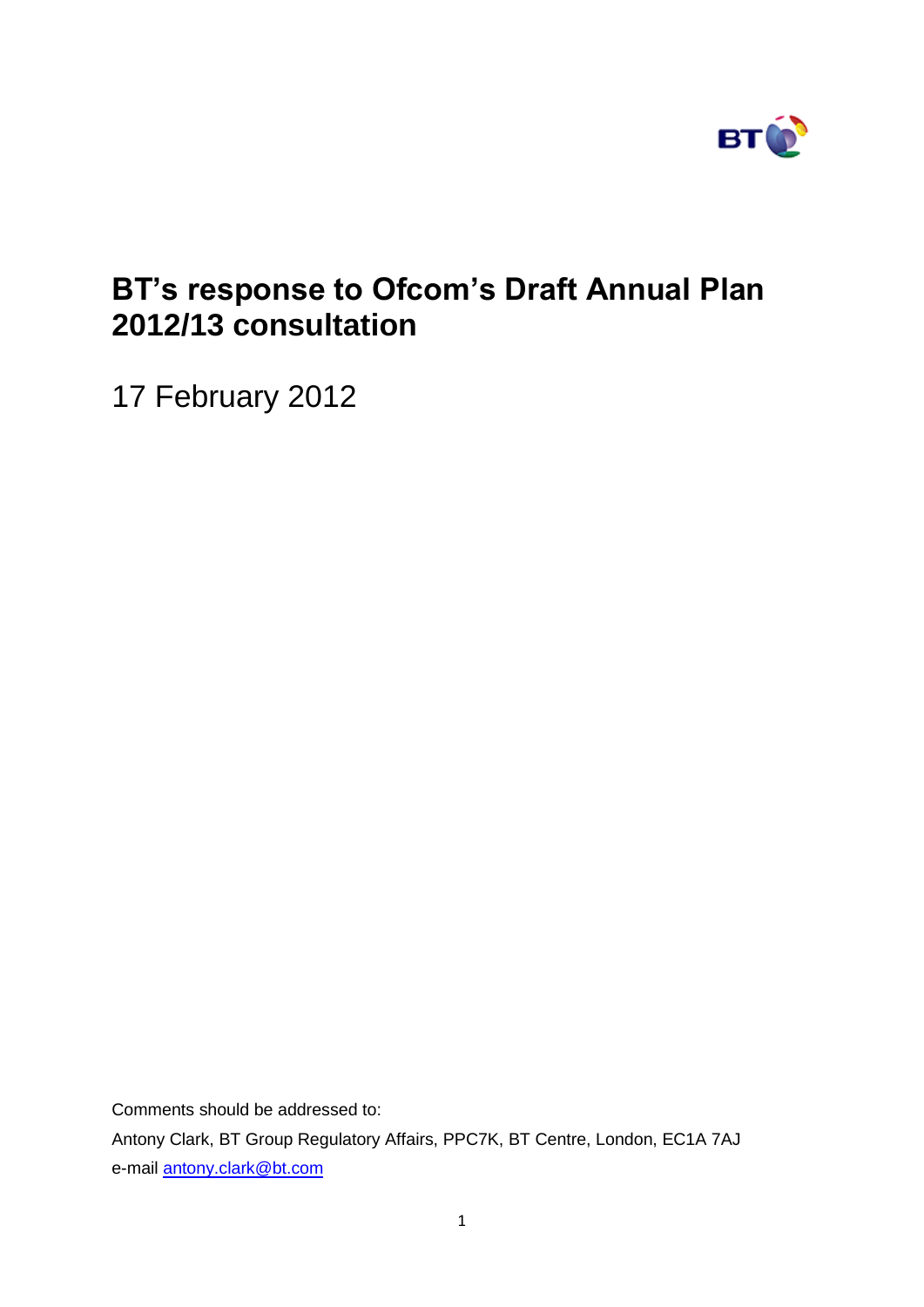#### **Introduction and summary**

1. BT relies upon Ofcom's Annual Plan not only to help us understand Ofcom's strategic direction, but also to help plan the efficient deployment of our own regulatory and commercial resources.

2. The backdrop to next year's plan is a communications market evolving rapidly, consolidating and converging, with increasing numbers of consumers buying triple-play bundles and using new converged services such as watching TV online, both via fixed and mobile networks. High-speed fixed-line broadband networks are rolling out at pace and next generation technologies are replacing legacy systems. Regulation must be able to keep pace with these technological and market developments and ensure that any new bottlenecks, for example, in relation to TV content and spectrum, are adequately addressed and that any regulation no longer needed is removed.

3. In general, we support the programme of work set out in Ofcom's draft annual plan and believe it identifies the key programmes for the year ahead. We have set out our detailed comments further below but would highlight an important general concern:

In our response to last year's draft annual plan, we supported Ofcom's plans to reduce costs but drew attention to the risk that Ofcom's resources could become stretched. We believed it was important that Ofcom was able to complete major market reviews on time and be able to keep pace with market developments. There have been noticeable delays to certain projects this year, including for example, WLA/LLU and ISDN30 charge control reviews, BCMR, NGCS review, Consumer Switching and Battery Back-up. In previous years, Ofcom published quarterly updates of its programme of work but this appears to have stopped. Clearly, there will be various reasons for the delays but overall it raises the question whether Ofcom has sufficient resources to complete the programme of work and keep pace with the markets. The uncertainty over timescales does make resource planning more difficult and we believe re-instating the quarterly updates of the programme of work will help stakeholders understand project timings more broadly. Equally, it is not clear whether the projects categorised as priority work in the draft plan are also prioritised in terms of resources and delivery, and it would be beneficial if this was clarified.

## **Detailed comments**

## *4. Pay TV*

Ofcom's five annual plans from 2007/8 to 2011/12 confirmed that ensuring fair and effective competition in pay TV was one of Ofcom's priorities during that period. Notwithstanding Ofcom's Pay TV Statement of 31 March 2010 and the introduction of the wholesale mustoffer remedy in respect of Sky Sports 1 and Sky Sports 2, it is clear that this objective has not yet been achieved. Despite this, Ofcom is now proposing in its current draft annual plan that ensuring fair and effective competition in pay TV will not be a priority for Ofcom during 2012/13 – instead it is being categorised among "other important work". The ongoing lack of fair and effective competition in pay TV has a material adverse effect on consumers. In the circumstances, and in light of Ofcom's principal statutory duty to further the interests of consumers where appropriate by promoting competition, we believe the resolution of the competition problems in pay TV should continue to be a priority for Ofcom during 2012/13.

## *5. Market Reviews*

Ofcom plans to undertake a Narrowband Market Review in 2012/13 including assessing call origination, geographic call termination and transit markets for the purpose of assessing the markets for wholesale calls. It would be helpful if Ofcom could clarify whether the plan is also